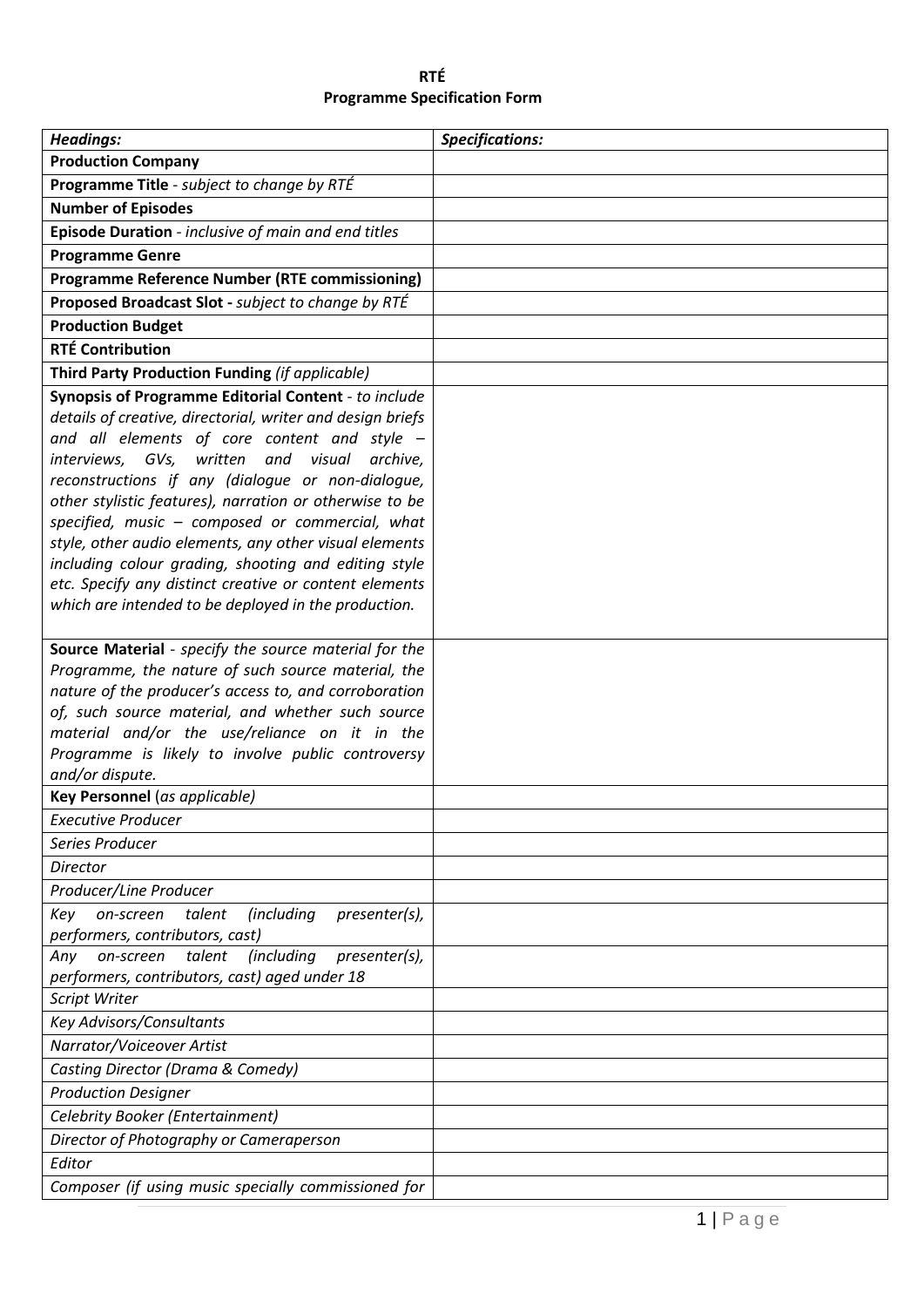| the Programme)                                                                                                                                                                                                                                                                                                                                                                                                                                                                                                     |                                                                                                                                                                                                                               |
|--------------------------------------------------------------------------------------------------------------------------------------------------------------------------------------------------------------------------------------------------------------------------------------------------------------------------------------------------------------------------------------------------------------------------------------------------------------------------------------------------------------------|-------------------------------------------------------------------------------------------------------------------------------------------------------------------------------------------------------------------------------|
|                                                                                                                                                                                                                                                                                                                                                                                                                                                                                                                    |                                                                                                                                                                                                                               |
| Legal                                                                                                                                                                                                                                                                                                                                                                                                                                                                                                              |                                                                                                                                                                                                                               |
| Specify if any potential legal difficulties relating to the<br>Programme and its production arising from such<br>issues as the origin and use of the source material,<br>rights clearance in respect of material to be used in<br>defamation,<br>the<br>Programme,<br>privacy,<br>confidentiality, data protection, contempt of court,<br>and surreptitious filming/recording.<br>Specify the Producer's legal advisor(s) in respect of<br>the Programme.<br>Surreptitious filming/recording (tick applicable box) | No surreptitious filming / recording                                                                                                                                                                                          |
|                                                                                                                                                                                                                                                                                                                                                                                                                                                                                                                    | There will be surreptitious filming/recording and the prior<br>written approval of RTÉ has been obtained for such<br>surreptitious filming/recording                                                                          |
| <b>Production Schedule</b>                                                                                                                                                                                                                                                                                                                                                                                                                                                                                         |                                                                                                                                                                                                                               |
| Length (incl. dates) of pre-production                                                                                                                                                                                                                                                                                                                                                                                                                                                                             |                                                                                                                                                                                                                               |
| Period (incl. dates) over which shooting will take place                                                                                                                                                                                                                                                                                                                                                                                                                                                           |                                                                                                                                                                                                                               |
| Number of days filming                                                                                                                                                                                                                                                                                                                                                                                                                                                                                             |                                                                                                                                                                                                                               |
| Length of post-production (in weeks)                                                                                                                                                                                                                                                                                                                                                                                                                                                                               |                                                                                                                                                                                                                               |
| at<br>which<br><i>Intervals</i><br>be<br>cost<br><i>statements</i><br>to                                                                                                                                                                                                                                                                                                                                                                                                                                           |                                                                                                                                                                                                                               |
| delivered(where appropriate)                                                                                                                                                                                                                                                                                                                                                                                                                                                                                       |                                                                                                                                                                                                                               |
| Intervals at which programme editorial progress<br>reports to be delivered (where appropriate)                                                                                                                                                                                                                                                                                                                                                                                                                     |                                                                                                                                                                                                                               |
| <b>Viewing Arrangements</b><br>RTÉ Commissioning Editor or his/her nominee                                                                                                                                                                                                                                                                                                                                                                                                                                         | Programmes will typically require a minimum of two viewings by RTÉ and the Programme needs to be in a<br>potentially transmittable state at the first viewing. Edits are subject to such amendments as may be required by the |
| Date of first viewing with Commissioning Editor                                                                                                                                                                                                                                                                                                                                                                                                                                                                    |                                                                                                                                                                                                                               |
| Schedule of dates for subsequent viewings and RTÉ<br>editorial sign off of final cut                                                                                                                                                                                                                                                                                                                                                                                                                               |                                                                                                                                                                                                                               |
| Date for delivery of proposed screen credits for RTÉ                                                                                                                                                                                                                                                                                                                                                                                                                                                               |                                                                                                                                                                                                                               |
| approval                                                                                                                                                                                                                                                                                                                                                                                                                                                                                                           |                                                                                                                                                                                                                               |
| <b>Programme Delivery Date(s)</b>                                                                                                                                                                                                                                                                                                                                                                                                                                                                                  |                                                                                                                                                                                                                               |
| Programme broadcast files and tapes                                                                                                                                                                                                                                                                                                                                                                                                                                                                                |                                                                                                                                                                                                                               |
| Programme rushes (if required by RTÉ)                                                                                                                                                                                                                                                                                                                                                                                                                                                                              |                                                                                                                                                                                                                               |
| Promotional tapes, stills and any other promotional<br>materials                                                                                                                                                                                                                                                                                                                                                                                                                                                   |                                                                                                                                                                                                                               |
| Promotional material for Programme website                                                                                                                                                                                                                                                                                                                                                                                                                                                                         |                                                                                                                                                                                                                               |
| Programme Ancillary Rights Exploitation - confirm<br>that there has been a review by RTÉ and the Producer<br>of potential for exploitation of ancillary rights such as<br>programme sales rights, dvd rights, merchandising<br>rights, publishing rights etc.                                                                                                                                                                                                                                                      |                                                                                                                                                                                                                               |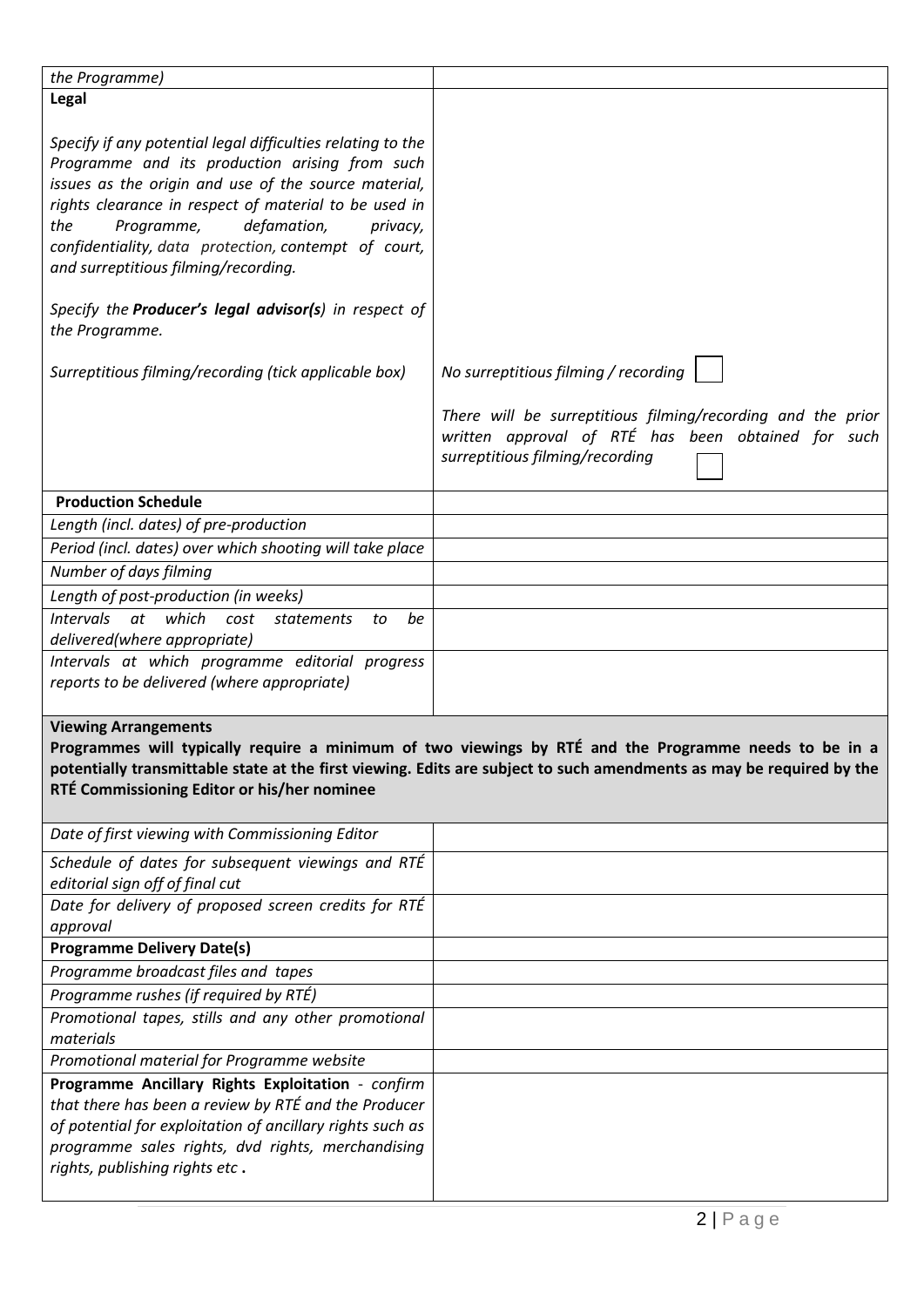| Interactive/Web - confirm that the Programme has<br>been discussed with RTÉ publishing to review<br>for<br>potential<br>interactive/web/mobile<br>activities<br>relating to the Programme. |                                                                                                       |
|--------------------------------------------------------------------------------------------------------------------------------------------------------------------------------------------|-------------------------------------------------------------------------------------------------------|
| Production                                                                                                                                                                                 |                                                                                                       |
| Filming type                                                                                                                                                                               | Please tick relevant box (es)                                                                         |
|                                                                                                                                                                                            | Location<br>Studio<br>Single-camera<br>Second Unit<br>Multi camera<br>Pre-recorded<br>Live<br>As-live |
|                                                                                                                                                                                            | Drone<br>Other-please                                                                                 |
|                                                                                                                                                                                            | Specify                                                                                               |
| Location/Studio Shooting                                                                                                                                                                   | Number of location days:<br>Number of studio days:                                                    |
| Shooting format (including aspect ratio)                                                                                                                                                   | DV<br>Digi<br>HD<br>Super 16mm<br>Other - please specify                                              |
|                                                                                                                                                                                            | Aspect ratio<br>All Colour<br>Yes/No                                                                  |
| <b>Other Technical Requirements</b>                                                                                                                                                        | Satellite links<br>No<br><b>Interactive</b><br>No<br>Online i.e. Web-based<br>No<br><b>Details</b>    |
| <b>Access Services</b>                                                                                                                                                                     | Please specify if your Programme will be delivered with the<br>following:                             |
|                                                                                                                                                                                            | Yes / No<br>Subtitling                                                                                |
|                                                                                                                                                                                            | Irish Sign Language (ISL)<br>Yes / No                                                                 |
|                                                                                                                                                                                            | Audio Description (AD)<br>Yes / No                                                                    |
| Special Effects - specify range and scale of any<br>special effects/CGI                                                                                                                    |                                                                                                       |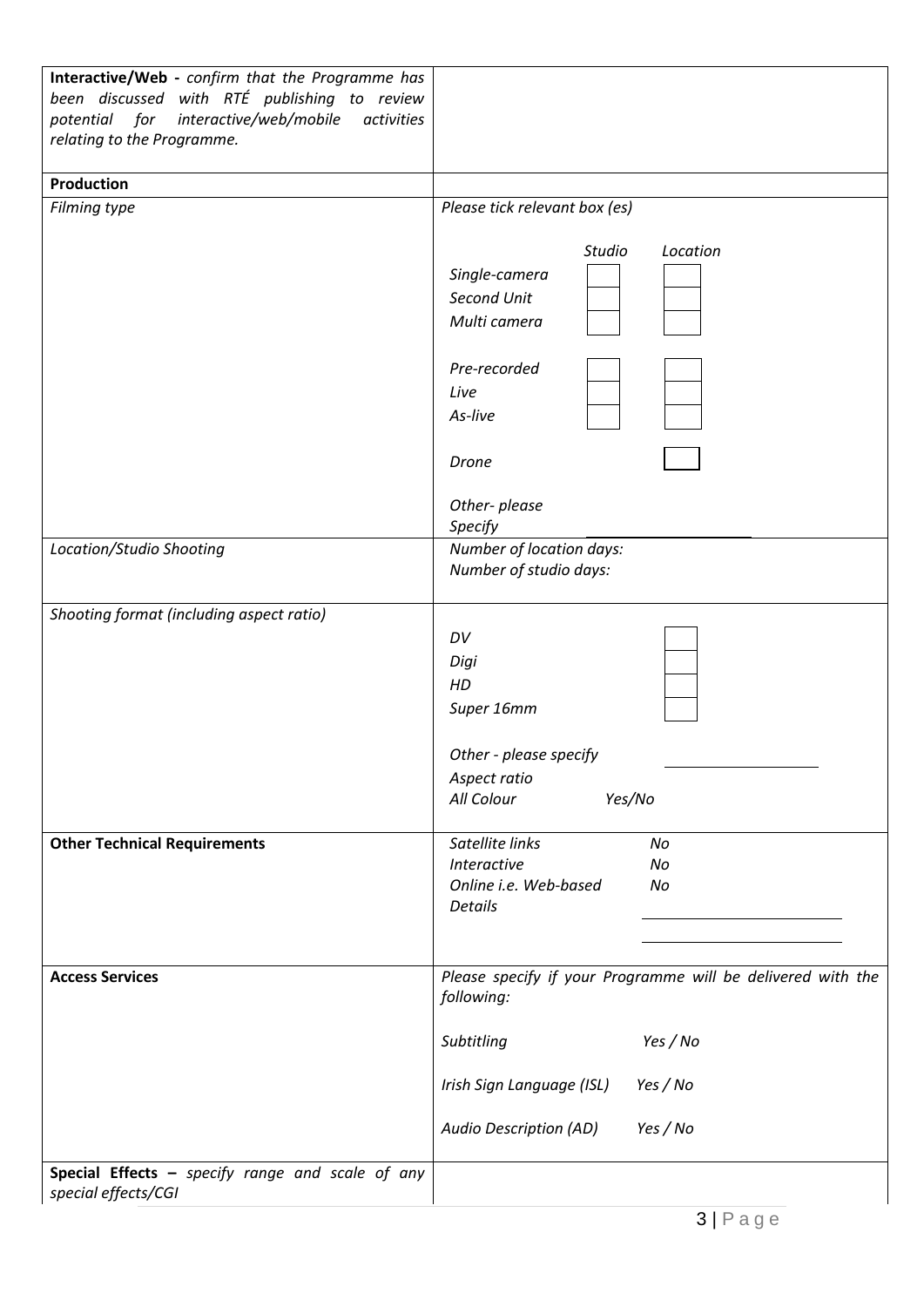| <b>Geographical Location of Filming</b>                                                                                                                                                                                                                                                                                                                                                                     | Ireland                           | No of Days |
|-------------------------------------------------------------------------------------------------------------------------------------------------------------------------------------------------------------------------------------------------------------------------------------------------------------------------------------------------------------------------------------------------------------|-----------------------------------|------------|
|                                                                                                                                                                                                                                                                                                                                                                                                             |                                   | shooting   |
|                                                                                                                                                                                                                                                                                                                                                                                                             | <b>Dublin based</b>               |            |
|                                                                                                                                                                                                                                                                                                                                                                                                             | (within M50)                      |            |
|                                                                                                                                                                                                                                                                                                                                                                                                             | Non-Dublin based                  |            |
|                                                                                                                                                                                                                                                                                                                                                                                                             | <b>Fixed location</b>             | No         |
|                                                                                                                                                                                                                                                                                                                                                                                                             | <b>Foreign Filming</b><br>Country |            |
|                                                                                                                                                                                                                                                                                                                                                                                                             | No of Days                        |            |
|                                                                                                                                                                                                                                                                                                                                                                                                             | Hostile Environment               | Yes / No   |
| <b>Health &amp; Safety</b><br>Confirm your company has a current Health & Safety<br>Statement in place, that it is up to date and is in                                                                                                                                                                                                                                                                     | Please tick to confirm:           |            |
| with<br>applicable<br>Irish<br>accordance<br>legislation,<br>regulations, orders and codes and has been prepared<br>by someone who has sufficient training, skills and<br>knowledge<br>appropriate<br>to<br>preparing<br>that<br>documentation, evidence of such training, skills and<br>knowledge to be provided to RTÉ on RTÉ request.                                                                    |                                   |            |
| Confirm that proper management arrangements will<br>be in place for managing risks associated with the<br>production and that specific risk assessments will be<br>done.<br>N.B. Where children are involved, the production risk<br>assessment must take account of their particular<br>vulnerabilities which will include child protection<br>issues (see Child Protection Policy & Procedures<br>below). | Please tick to confirm:           |            |
| Specify any special potential health & safety risks<br>related to the production e.g. any dangerous<br>activities/stunts. Also specify what steps the Producer<br>is taking to deal with such risks.                                                                                                                                                                                                        |                                   |            |
| Specify if it is intended to use drones for filming and, if<br>so, what steps the Producer is taking as regards<br>obtaining any necessary permissions and also dealing<br>with any health & safety risks related to such drone<br>usage.                                                                                                                                                                   | Please tick to confirm:           |            |
| <b>Child Protection Policy &amp; Procedures</b><br>Specify if production (incl. shoot) involves children /<br>young persons under 18 years of age. If "yes" confirm<br>that you have a Child Protection Policy and                                                                                                                                                                                          | Please tick to confirm:           |            |